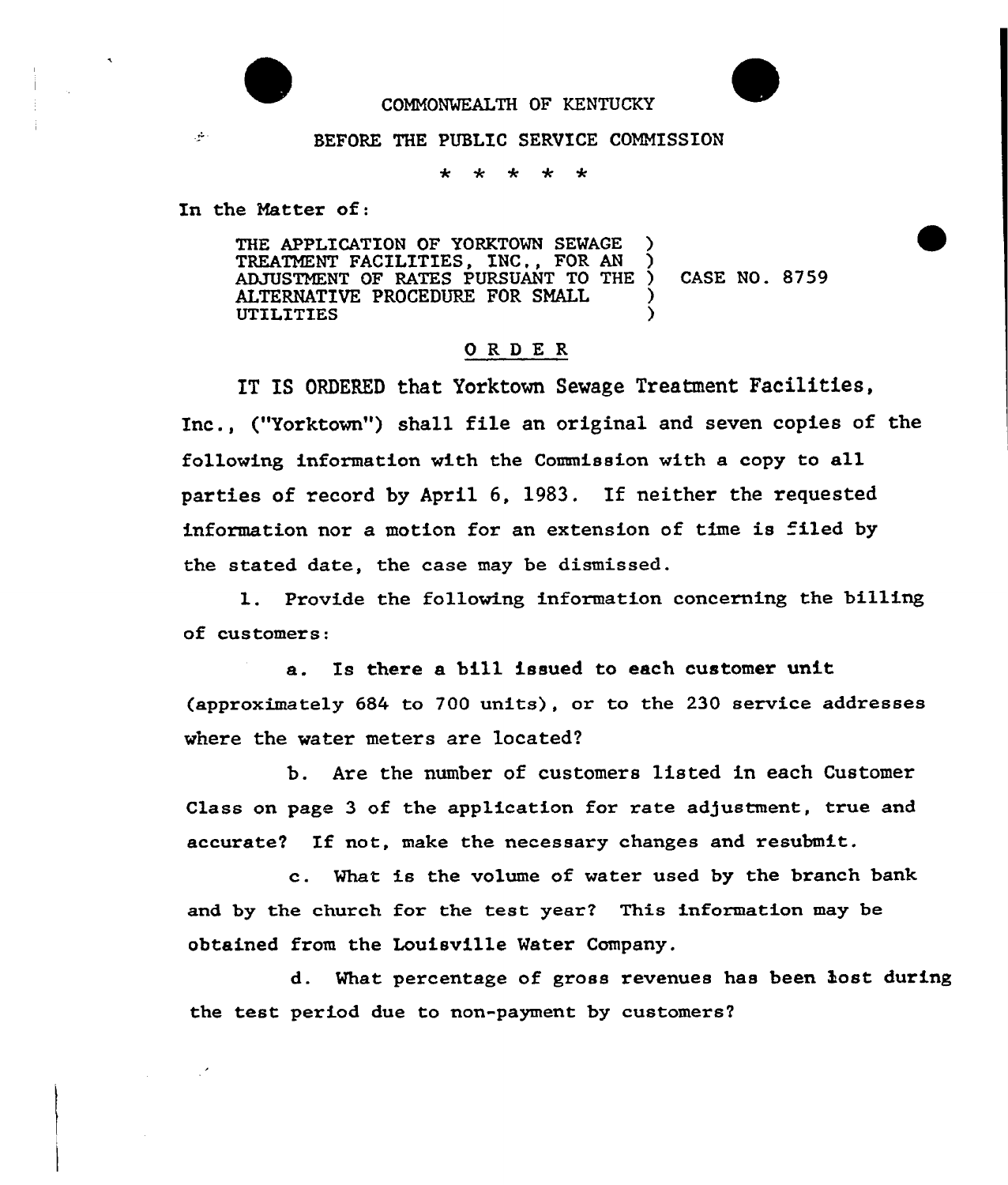2. There is no evidence in the record with reference to sludge hauling during the test period. Mere there some unpaid bills for sludge hauling during 1981? If so, provide a copy of the invoices. Provide the same information for the year 1982.

3. In response to the Commission's Order dated February 24, 1983, Yorktown furnished letters from the Louisville Mater Company, and the Louisville Gas and Electric Company setting out the test period water and electric expense. The Commission has made the following comparison:

|                  | <b>Letter</b> | Annual<br>Report | Difference |
|------------------|---------------|------------------|------------|
| Water Expense    | \$2,501       | 593<br>s         | \$1,908    |
| Electric Expense | \$8,289       | \$8,002          | 287        |

Please explain why the above-mentioned differences were not included in test year expenses. Mere the monthly water bills deducted by the Louisville Mater Company before they made the monthly remittance to Yorktown?

4. Property taxes of  $$2,614$  have been included in test year expenses. Does this figure represent property taxes paid for more than the test year'? Provide a copy of the tax bills.

5. Has Yorktown incurred any chemical expense during the test period which is not included as a part of test year expenses? If so, provide copies of the invoices.

 $-2-$